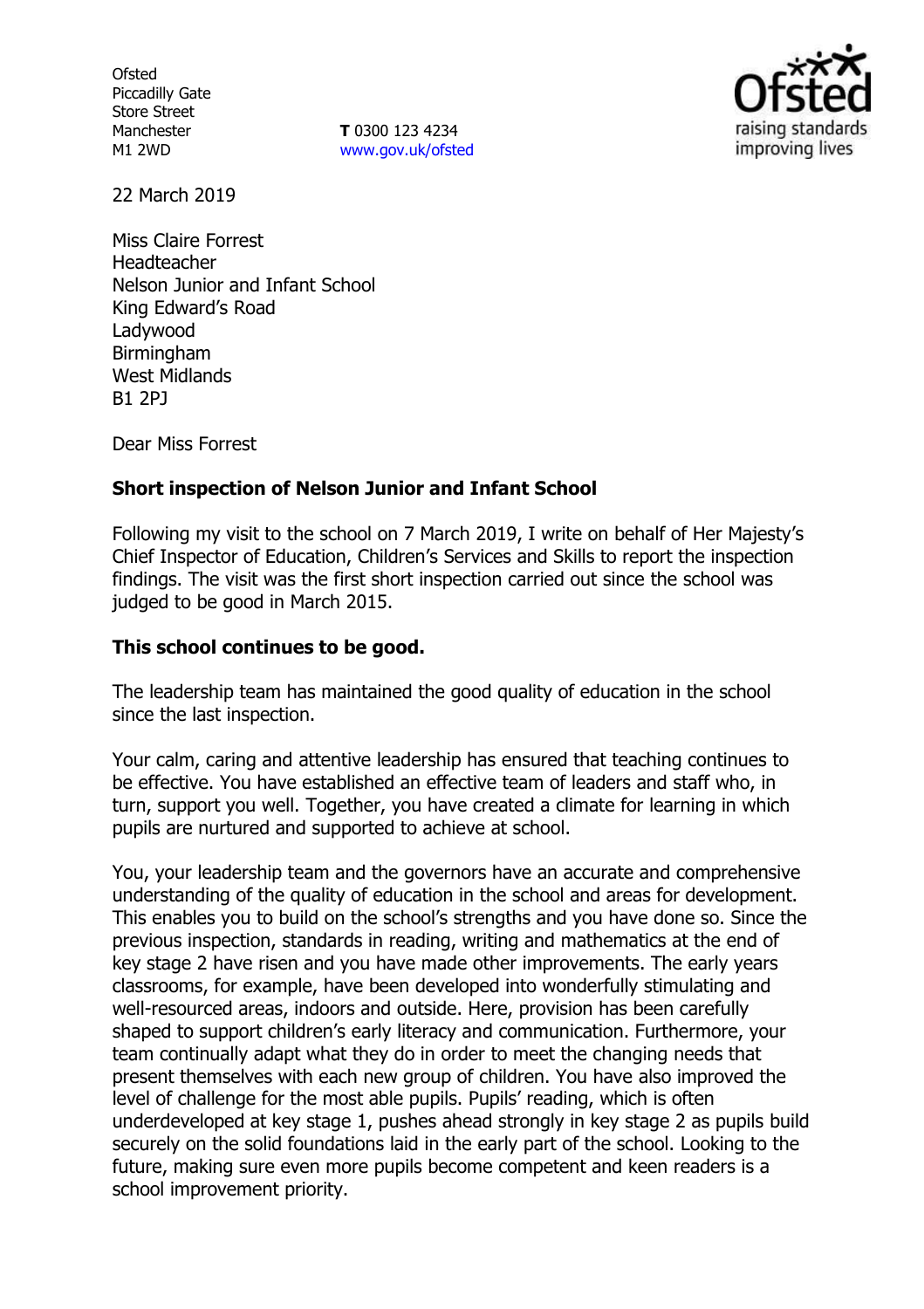

Most parents who spoke with me or who responded to Parent View, Ofsted's online questionnaire, indicated that they are pleased with the school. They also reported that teachers keep things fresh and interesting for pupils. Parents value regular workshops, which help them to support their children and understand what they are learning about in school.

Pupils enjoy their lessons and attend school regularly. They behave well and feel safe and secure in school.

## **Safeguarding is effective.**

The school's safeguarding procedures and routines are excellent. The leadership team has ensured that all safeguarding arrangements are fit for purpose. Everyone on the staff is alert to pupils' needs and any warning signs that they may need help. In addition, a specialist and well-trained team of staff keeps a close watch on attendance, local risks and family matters. This team liaises with other organisations and responds quickly to concerns.

Allegations of bullying are taken seriously and staff follow up any problems promptly and thoroughly. Pupils learn how to keep themselves safe in different situations and know what to do if they are worried about something. They say they feel safe in school.

Employment checks on staff are made and kept correctly, and pupils' records are kept up to date.

# **Inspection findings**

- Many children start school with a level of knowledge and skill below that typically expected for their age. Many have little knowledge of English or speak English as an additional language. In response to this, the school's early years team works hard to build constructive relationships with families. During their first week in school, for instance, staff visit all parents in their homes. Parents are invited to attend school-led workshops and receive information about how to support their children's learning at home. In addition to termly parents' evenings, staff meet with different parents each week to keep in touch. Staff also hold workshops for parents about school life and ways to support their children's learning at home.
- The school employs a specialist teacher who assesses newly arrived children when they first start school. Following on from this, staff organise lessons, support, resources and training in order to meet children's different needs. Classrooms are well resourced and set-up to provide many opportunities for purposeful play, language and learning. The school's organised and supportive systems mean that children who start school with little knowledge of English begin to pick it up quickly. Consequently, they benefit from the effective teaching provided. Their spoken language develops at an impressive rate and they acquire positive attitudes towards school and learning. However, while their spoken language speeds ahead, their reading skills are often slower to progress due to pupils still developing competence in the English language.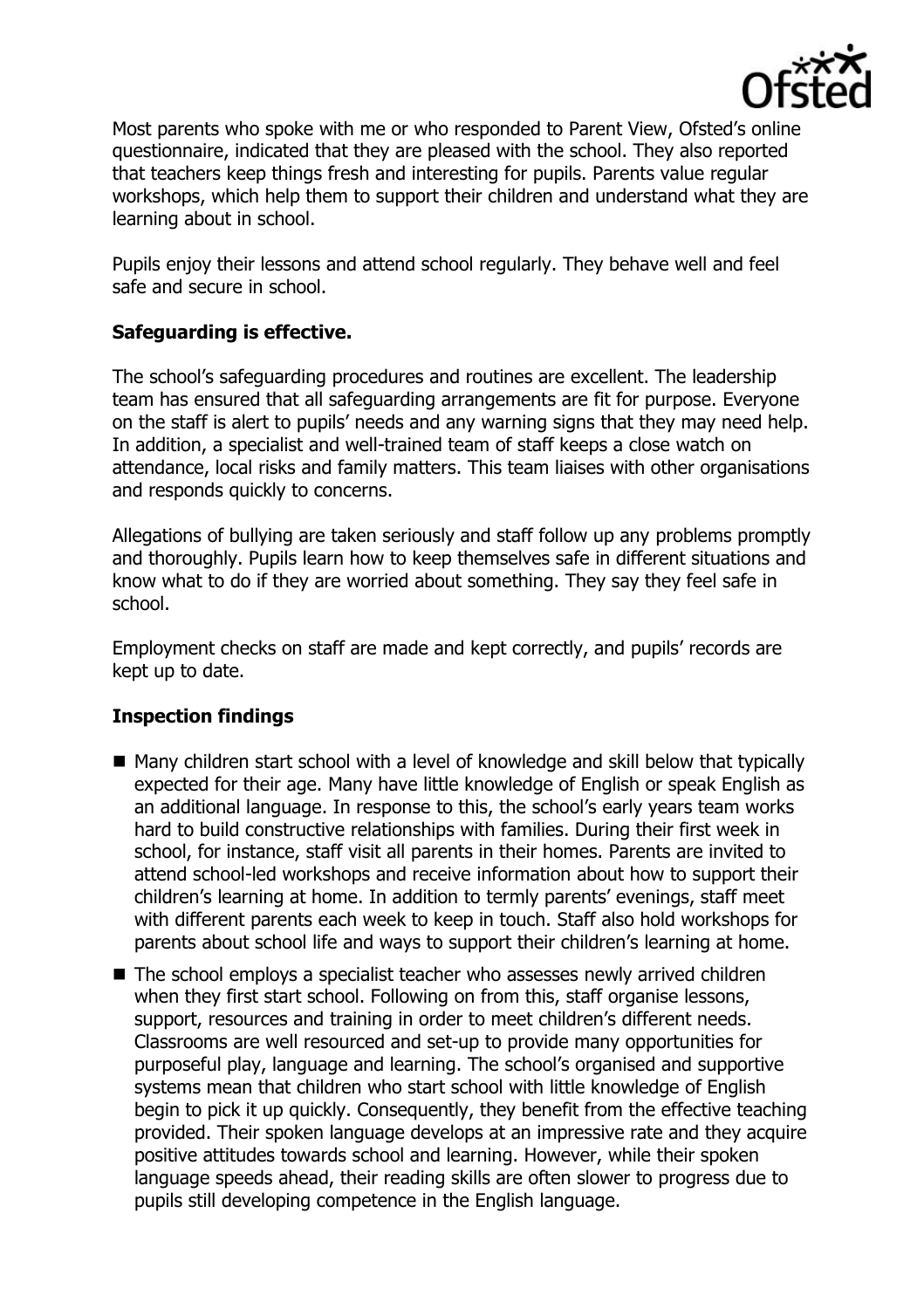

- Because of this, the school prioritises the teaching of reading and has recently strengthened the teaching of phonics in the Nursery class. Throughout the early years and key stage 1, phonics lessons take place every day. In lessons, routines are clearly evident and teachers make sure there is plenty of brisk, purposeful repetition of letter sounds. New learning builds carefully on earlier learning and meaningful resources are readily to hand. Good communication and recordkeeping ensure that children's learning journey across the early years and into key stage 1 goes smoothly. As their reading skills improve, staff make sure children use what they know to develop their learning in other subject areas.
- Overall, phonics teaching and the teaching of early reading are done well. However, at this school, many pupils come and go at different times in the school year, often at short notice, with many new pupils having little spoken English or experience of the British schooling system. This high mobility clearly has an effect on the school's Year 1 phonics results, which have bobbed up and down over time. That said, school records show that those who have been at the school the longest get the highest scores. Similarly, reading attainment in key stage 1 is also affected by high mobility and new pupils' limited knowledge of English.
- $\blacksquare$  The teaching of reading across Years 1 and 2 is effective and there is a very positive reading culture in the school. Authors visit the school, pupils visit Birmingham library and staff regularly read to pupils and introduce them to new books. In addition, rewards and competitions encourage pupils to read at home. The school runs after-school reading clubs and provides parents with lots of information about how they can help their children at home. Reading results at the end of Year 2, while below average, are edging upwards but, currently, are behind the standards reached in mathematics. In the main, this is because key stage 1 pupils are still finding their way with their reading comprehension skills.
- In key stage 2, pupils' reading starts to take off. Key stage 2 teaching builds constructively on the solid foundations laid in earlier year groups and enables all pupils to do well. In fact, standards at the end of Year 6 have risen over time. In 2018, the proportions of pupils reaching the expected standard for their age in reading, writing and mathematics were all above average, with disadvantaged pupils doing better than other pupils. These commendable outcomes are clearly a reflection of the effective teaching in the school, leaders' ambition for all pupils to succeed, and wise use of the pupil premium.
- Governors and senior leaders use pupil premium effectively to employ extra teachers. They also use it to provide a wide range of speaking and listening activities in school. Among other things, this gives pupils the tools they need to express themselves, to engage productively with others and to find things out. Another initiative, called 'peer massage', helps pupils to be calm, thoughtful and happy in school. Every day, pupils in all classes take part in this national accredited scheme, which aims to make sure pupils have positive and nurturing experiences at school. Pupils evidently enjoy and benefit from this daily relaxing activity and it supports other aspects of the school's work to promote pupils' wellbeing and mental health. Consequently, pupils feel good about themselves and their achievements. This motivates them to pay attention in lessons, work hard and help others.